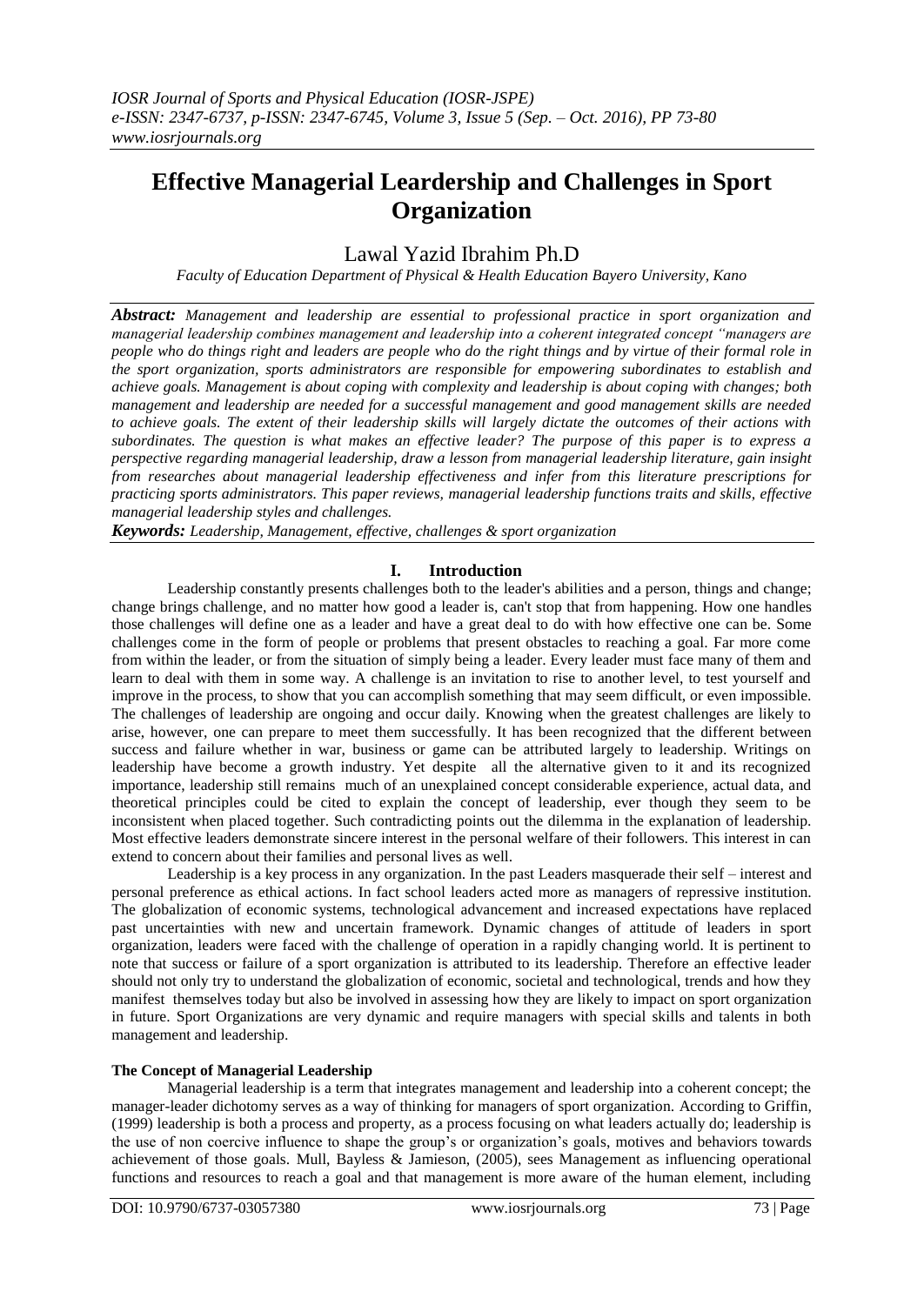individual and group feelings, attitudes, sensitivity to fairness and cooperation in the attempt to accomplish something. Further illustrate leadership Parks & Quarterman, (2003) affirmed that managerial leadership is the combination of management and leadership into a coherent integrated concept. Hartzell, (2006) asserts that ""Leadership refers to the personality characteristics and the behavior of people with authority and responsibility for leading groups. Leadership could also be viewed as the ability to influence followers to achieve an organizational goal in as painless a manner as possible, through eliciting in the followership a high sense of commitment, integrity, honesty, achieve success must, therefore, be people and task focused. Management according to Hersey & Blanchard (1988) is the process of working with and through individuals and group to accomplish sport organizational goals. Managers are often leaders not all leaders are necessarily managers. The term leader is broader than the term manager since all employees will act as leaders at some time; anytime a person attempts to influence the behaviors of others, regardless of the reason, that person is considered a leader and when others rely on a person, that person is a leader even if he is not in the management position. Over the years management scholars have addressed the practice of management as a process, which implies that managers use a set of ongoing interactive activities commonly known as the underlying process of management for accomplishing goals and objectives of sport organizations. Such processes were first introduced more than six decades ago as POSDCORD which is the acronym that describes the underlying processes of: Planning; organizing; staffing; directing; coordinating; reporting and budgeting, but subsequently according Gulick & Urwick's (1937) scholars whittled the original seven processes down to four: Planning; organizing; directing and controlling, with some scholars adding a fifth: staffing (Hersey & Blanchard, 1988).

#### **Theoretical Approaches to Managerial Leadership**

Management and leadership theorists have over the years developed several theories to explain how leadership is carried out in sport organizations: Four of the most common theoretical approaches were identified: The trait approach; the behavioral approach; Situational contingency approach and the new leadership theories of transactional/transformation (Yukl, 1989).

**Trait Approach theory**: is based on a set of universal characteristic associated with effective leaders. The traits of a leader may be classified in the areas of personality, abilities and physical attributes

**Behavioral Approach theory:** Believed that people need more than certain personality traits to be effective leaders, effective leaders demonstrate one or two major styles of dimensions: consideration and initiating structure. Considerations describe the extent to which leaders have relationships with subordinates that are based on mutual trust, respect and consideration of subordinates ideas and feelings. While Initiating structures, explain the extent to which leaders establish goals and structure their subordinates towards the attainment of those goals

**Situational contingency approach theory:** In this type of approach there is no single type best style of leadership for every situation; effective managers are those who can change their leadership styles to meet the needs of their followers and the given situation.There are several models of this situational approach to leadership: Fiedler contingency model; path-goal model and the situational leadership model. **Fiedler contingency theory** is that the performance of a group is dependent on the interaction between leadership style and situational variables; **Path-goal model;** determine the most appropriate leadership style for different situations, it focuses on how a leader influences followers" perceptions about work goals, self development goals and path-goal accomplishment.

**Situational leadership model**; this model comprises of four pattern of communication that managers may choose to use in talking to their followers: telling, selling, participating and delegating. In order to decide which leadership style is most appropriate managers must be able to assess the readiness of their followers and the ability and willingness of the followers to perform task. Telling and selling are both primarily leader oriented and one-directional communications. Participating and delegating are primary follower-oriented and two-directional communications (Hersey, Blanchard & Johnson, 2001). From this model manager's primary style can be determined and by primary style is the behavior pattern managers" use most often when attempting to influence the behavior of others.

**Transactional/transformation approaches to leadership:** This deals with the leaders impact on the organization than with leadership effectiveness with individual and groups within the organization, it focus primarily on relations that managers develop with members in their respective organization. Transactional leadership refers to three types of exchanges that occur between leaders and followers: contingent rewarding and management by exception (active) and management by exception (passive) (Doherty, 1997). Leaders reward or discipline followers in exchange for the followers performing a mutually agreed upon task; while transformational leaders raise the consciousness of their followers about the importance of outcomes and how to reach those outcomes by going beyond their own self interests.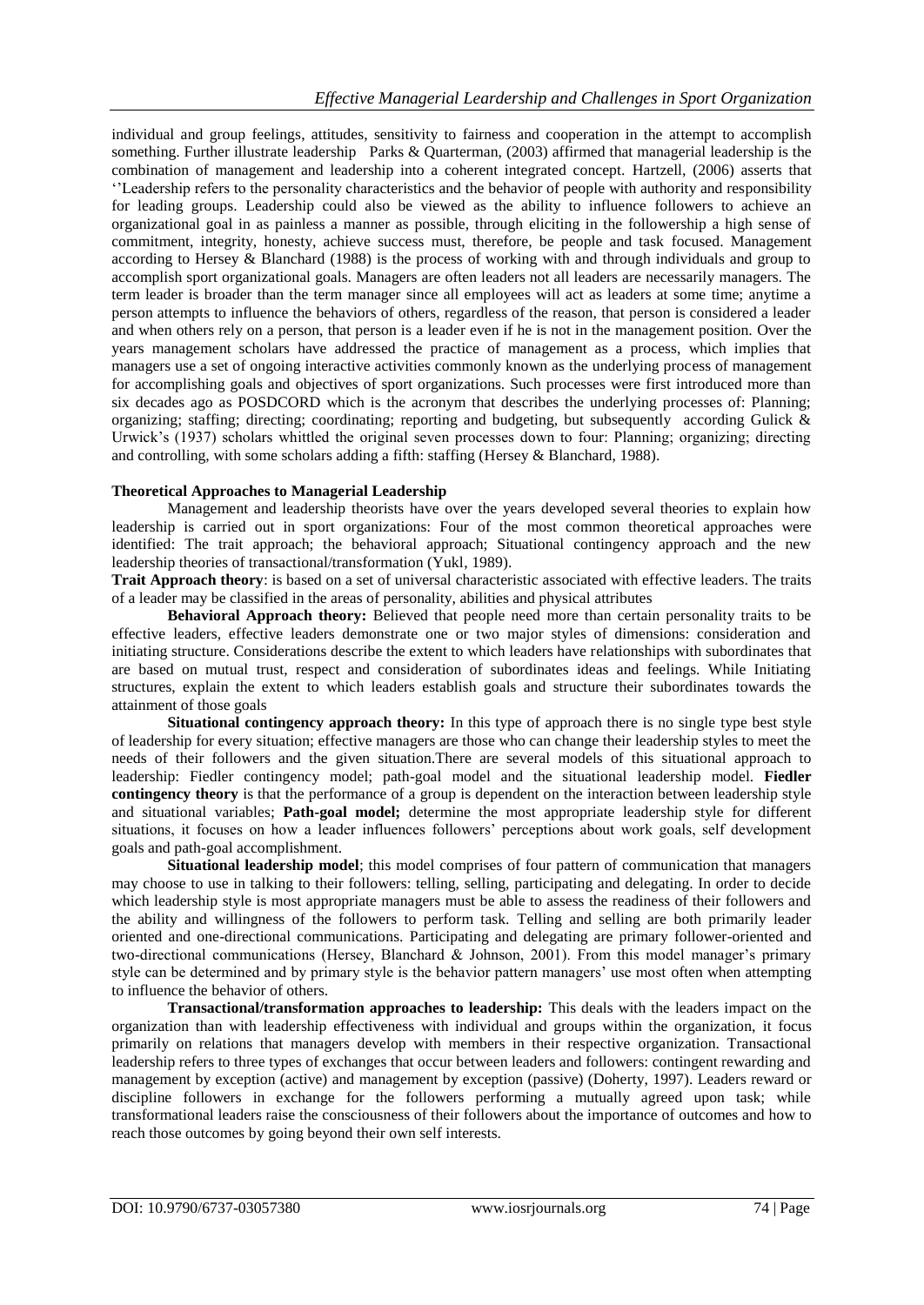#### **Managerial leadership Skills**

The term skill reflects the idea that one"s ability to perform managerial tasks is not innate. It can be learned and developed through experience ad formal training. Katz, (1974) identified the skills needed by managers of all types of organizations as: conceptual; interpersonal (human) and technical. **Conceptual skills:** refers to the ability to see the organization as a whole and the relationship among the parts that make up the whole organization; **Interpersonal:** The ability to interact with others and coordinate individual and group efforts in achieving an organization"s goal. Technical skills: The specified knowledge, resources used in achieving an organization"s goal.

#### **Managerial Roles**

In addition to using a range of skills, managerial leaders must assume a variety of roles as they carry out the traditional processes of management, according to Mintzberg, (1990) is a set of expected behaviors associated with a managerial position, based on this the typical manager portrays (10) roles, which are classified into (3) categories: Interpersonal; Informational and decisional.

**Interpersonal Roles:** Roles involving interpersonal relationship with others Muizberg, (19990) identified three types of interpersonal roles as figure head; leader and liaison when managerial leaders engaged in these roles there are primarily involved in interpersonal relationships with others. By **figure head** managers acting in symbolic and ceremonial ways (duties); **Leader role** implies relates to managerial leaders relationship with their subordinates. As leaders managers recruit, select, train, motivate, evaluate and direct the subordinates energies and efforts toward accomplishing organization's goals. **Liaison role** refers to a managerial leader's ability to develop and cultivate relationships with individual and group outside work unit or organization. Informational Roles: when managerial leaders" exchange and process information, they engage in informational role, these roles include monitor; disseminator and spoke person.

**Monitors:** Manager in the role of scanning the environment for information that can affect the organization; **Disseminators:** Managers in the role of passing information on others in the organization or work unit; **Spokespersons:** Managers in the role of transmitting information to persons or groups outside the manager's respective organization or work unit.

#### **Decisional Roles**

Decisional roles may be exhibited in four specific categories: entrepreneur, disturbance handler, resource allocator, and negotiator.

**Entrepreneurs:** managers in the role of searching for ways to affect change and improve on organization.

**Disturbances handlers:** managers in the role of responding situation that might disrupt the organization's normal operation.

**Resource allocators:** Managers in the role of determining how best to allocate resources to each employee, group, or work unit, or to the entire organization.

**Negotiator:** Managers in the role of conferring with persons inside or outside the work unit or organization to obtain concessions or to agree on pivotal issues.

#### **Major Dimension for Classifying Managerial Leader**

While all managers have formal authority for directing the work activities of others, different managers possess different degree of authority in the hierarchy of an organization; managers are usually classified as (1) top-level manager (2) middle-level manager (3) supervisor-level managers (Glueck, 1980).

**Top-level managerial leaders-** the executive or senior level managers of an organization who have the most power and authority;

**Middle-level manager:** Managers who are selected by and responsible to top-level managers, they are responsible supervisory managers and sometimes for technical specialist.

**Supervisor-level managerial leaders:** Managers who report to middle –level managers and are responsible for non-managerial employees.

# **Characteristics of Successful Managerial Leaders**

Identified seven key skills needed to be an effective and efficient leader (Labrich, 1988). The generalize concepts the these skills are relevant for managerial leaders in sport organizations They trust their subordinates; they develop a vision; they keep their cool; they are experts; they invite dissent; they simplify; they encourage risk (labich, 1988)

## **II. Effective Managerial Leadership**

Effective leaders are characterized by intelligence and self – assurance – Effectiveness is concerned with capacity to use strength, health and aspirations in individuals to achieve high performance. This creates a pertinent issue that organizations should show concern on how to recruit, develop, and keep officers who will become effective leaders. In developing the new paradigm of Managerial leadership Greenfield & Rabbin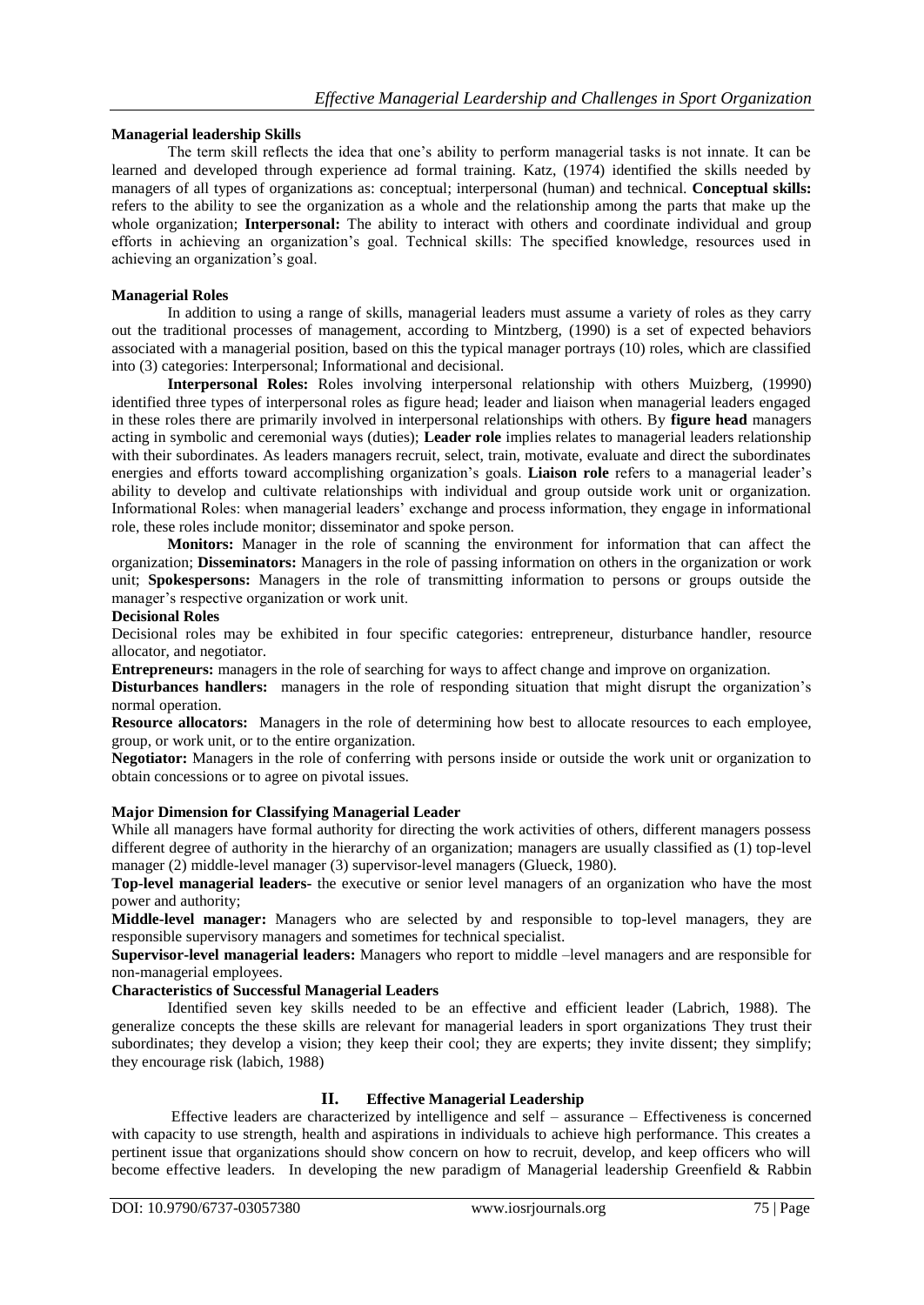(1993) believe that all we can do is to work with the character of leaders. They believe that leaders have to be able to function in a context of Complexity, ambiguity, paradox and trust worthiness. Subjects should be able to have faith in their leaders. The concern is not only about their trustworthiness. The current emphasis on competences of managerial leadership is seen as creating a technology of leadership with personal values, self – awareness, emotional and moral capabilities. Spirituality which is not in narrow religious sense but more in a sense of questioning as to the deeper purpose or meaning of their actions in the light of such values as trust, honesty in relationships, social conscience and justice in their dealings. Managerial leadership could best be explained in the statement that "All leaders are managers but not all managers are leaders". In an attempt to provide distinction between the two, the differences in terms of activity performance of the manager and leaders in an organization are tabulated below:

| Activity              | Managerial                                    | Leadership                                       |
|-----------------------|-----------------------------------------------|--------------------------------------------------|
| Creating an agenda    | Planning and                                  | <b>Establishing Direction</b>                    |
|                       | Budgeting                                     |                                                  |
| Developing a human    | Organizing and staffing                       | Aligning people                                  |
| Network for achieving |                                               |                                                  |
| The agenda            |                                               |                                                  |
| Executing plan        | Controlling and                               | Motivating and inspiring                         |
|                       | Problem solving                               |                                                  |
|                       |                                               |                                                  |
| Outcomes              | Produces a degree of                          | Produces change, often to a dramatic degree, and |
|                       | Predictability and order, and has the         | has the potential to produce extremely useful    |
|                       | potential to consistently produce major       | change (for example new product that customers   |
|                       | results expected by various stakeholders (for | want, new approaches to labour relations that    |
|                       | example, for customers, always being on       | help make a firm more competitive.               |
|                       | time, for stockholders, being on budget)      |                                                  |

Source: Griffin (1999)

#### **Managerial Leadership Challenges**

Being a leader is in itself a challenge. The challenges of leadership are really of three kinds: external, coming from people and situations; internal, stemming from within the leader himself; and those arising from the nature of the leadership role.

#### **Leadership itself**

Managerial leadership makes great demands on people. As a leader, you are responsible for your group's vision and mission, for upholding a standard, often for being the group's representative to the rest of the world and its protector as well. These responsibilities might be shared, but in most organizations, one person takes the largest part of the burden. In addition to its responsibilities, leadership brings such challenges as motivating people - often without seeming to do so - and keeping them from stagnating when they're doing well. Leaders also have to motivate themselves, and not just to seem, but actually to be, enthusiastic about what they're doing. They have to be aware of [serving their group](http://ctb.ku.edu/en/table-of-contents/leadership/leadership-ideas/servant-leadership/main) and its members and all that that entails. In other words, they have to be leaders all the time.

#### **External challenges**

It's almost impossible to imagine a situation where a leader doesn't have to cope with external challenges. In an organization, such issues as lack of funding and other resources, opposition from forces in the community, and interpersonal problems within the organization often rear their heads. Social, economic, and political forces in the larger world can affect the organization as well. To some extent, the measure of any leader is how well he can deal with the constant succession of crises and minor annoyances that threaten the mission of his group. If he is able to solve problems, take advantage of opportunities, and resolve conflict with an air of calm and a minimum of fuss, most of the external issues are hardly noticeable to anyone else.

If the leader doesn't handle external challenges well, the organization probably won't, either. We've all seen examples of this, in organizations where everyone, from the director to the custodian, has a constantly worried look, and news is passed in whispers. When people feel that leaders are stressed or unsure, they themselves become stressed or unsure as well, and the emphasis of the group moves from its mission to the current worrisome situation. The work of the group suffers.

#### **How to cope with external challenges**

# **Be proactive**.

Regardless of the situation, it's important for leaders to do something. Waiting is occasionally the right strategy, but even when it is, it makes a group nervous to see its leader apparently not exercising some control.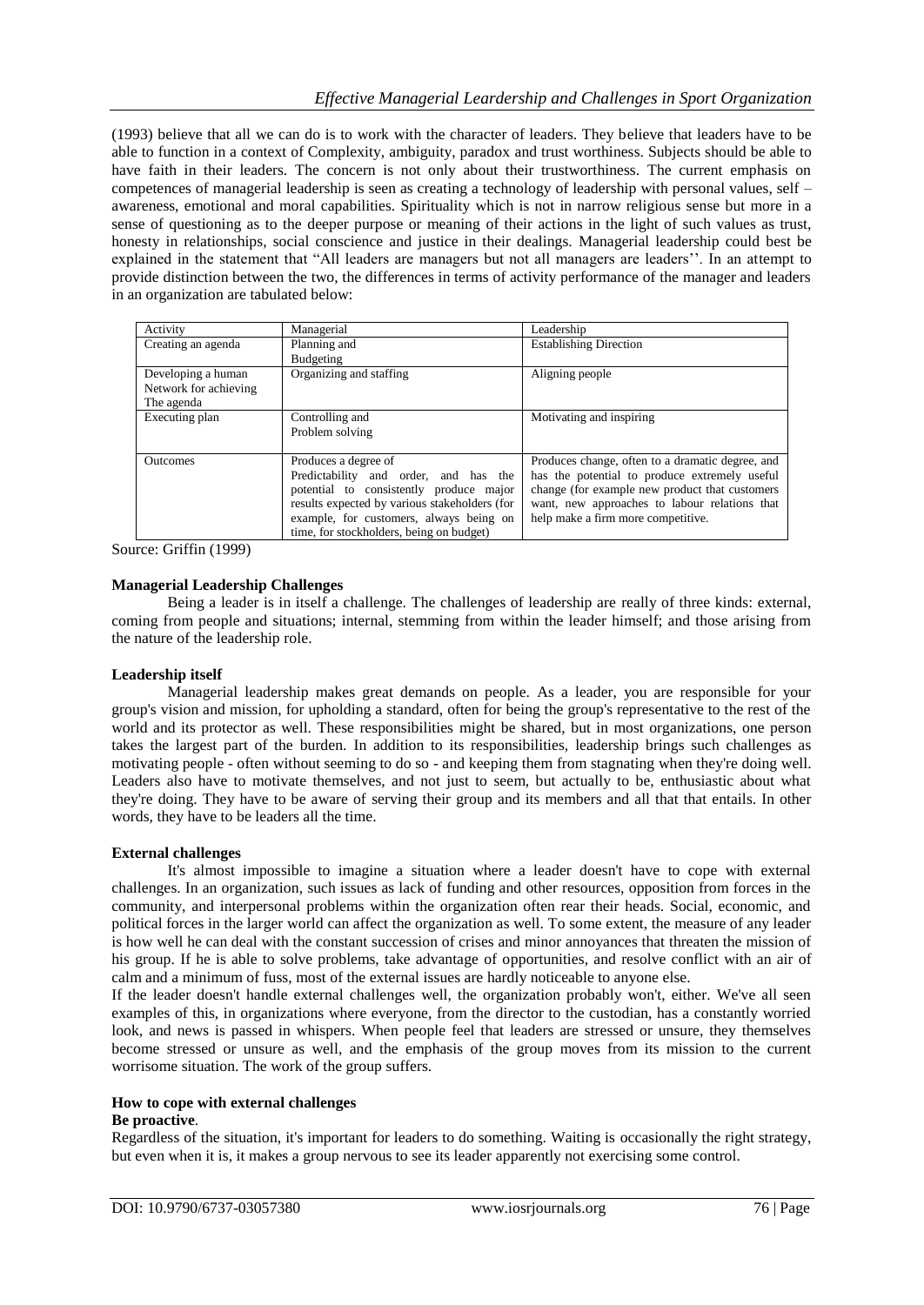#### **Be creative**.

Try to think "outside the box," i.e. in unexpected but effective ways. If disaster has struck; how can you turn what looks like the end of the world into a new beginning? Can you expand your horizons and your reach through collaboration? Don't just look at the obvious, but consider a situation from all perspectives, and search for unusual ways to make things work. An important piece of information, one that's often quoted in community work, but which can't be overstated: the Chinese character for "crisis" combines the characters for "danger" and "opportunity."

#### **Face conflict squarely**.

This doesn't mean come out fighting, but rather identify and acknowledge the conflict, and work to resolve it. This is true both for conflict within your group, and conflict between the group and others outside it. Far too many people, leaders included, act as if conflict doesn't exist, because they find it difficult or frightening to deal with. As a result, it only grows worse, and by the time it erupts, it may be nearly impossible to resolve. If it's faced early, nearly any conflict can be resolved in a way that is beneficial for everyone involved. It's a function of leadership to have the courage to name the conflict and work on it.

If there's a philosophical difference among the staff of an organization, for instance, it's important that it be acknowledged and discussed. If that's done in a matter-of-fact way, without any finger-pointing or accusations about lack of political correctness or philosophical purity - before it gets to the point where people are angry with one another - it can lead to an exchange of ideas instead of insults and rancor. The mix of ideas in the organization can become richer, everyone can feel that his point of view is taken seriously, and the whole staff can benefit.

#### **Always look for common ground**.

If there's opposition to what you're doing, it may only be to one specific part of it, or may be based on misunderstanding. There are few groups or individuals who don't have some common interests. If you can find those, you may have a basis for solving problems and making it possible for people to work together.

#### **Retain your objectivity**.

If you're mediating a conflict within the organization, don't take sides, even if you think you know one side is right. That will come out if you mediate objectively and well. If you're faced with detractors or opposition, don't automatically assume they're villains. What are their concerns, and why do they disagree with what you're doing? Don't get sucked into a fight unless there's really no alternative. Even rabid opposition can often be overcome through a combination of respect, political pressure, and creative problem solving.

When you do feel you have to fight, pick your battles carefully. Make sure you have the resources - money, political and other allies, and volunteer help, whatever you need - to sustain conflict. Battles can advance your cause, or they can kill your initiative once and for all. Don't get into a fight you have no chance to win.

#### **Look for opportunities to collaborate**.

This is important both within and outside your group or organization. Within the group, involve as many people as possible in decisions, and make sure they have control over what they do. The more they own their jobs and the organization, the more enthusiastic they'll be, the more effective the organization will be, and the more effective you'll be as a leader. Outside the organization, try to forge ties with other organizations and groups. Let them know what you're doing, get and give support, and work with them to the extent you can. Make common cause with other groups that have similar interests. In numbers, there is strength, and you'll be stronger as an alliance of groups than any one of you could be individually.

## **III. Internal challenges**

While leadership presents to each of us the opportunity to demonstrate the best of what we are, it also exposes our limitations. In many cases, good leaders have to overcome those limitations in order to transmit and follow their vision. Fear, lack of confidence, insecurity, impatience, intolerance (all can act as barriers to leadership. At the same time, acknowledging and overcoming them can turn a mediocre leader into a great one. One of the greatest challenges of leadership is facing your own personal issues, and making sure they don't prevent you from exercising leadership. Some characteristics can be double-edged swords, positive in some circumstances and negative in others. The real challenge is in knowing the difference, and adapting your behavior accordingly. Acknowledging the attitudes and tendencies that get in your way, and working to overcome them is absolutely necessary if you're to become an effective leader. Among the most common personal traits that good leaders have to overcome or keep in check are:

*Insecurity*: Many people feel, at least some of the time, that they're not up to the tasks they face. They may even believe that they're fooling people with their air of competence, when they know they're really not very capable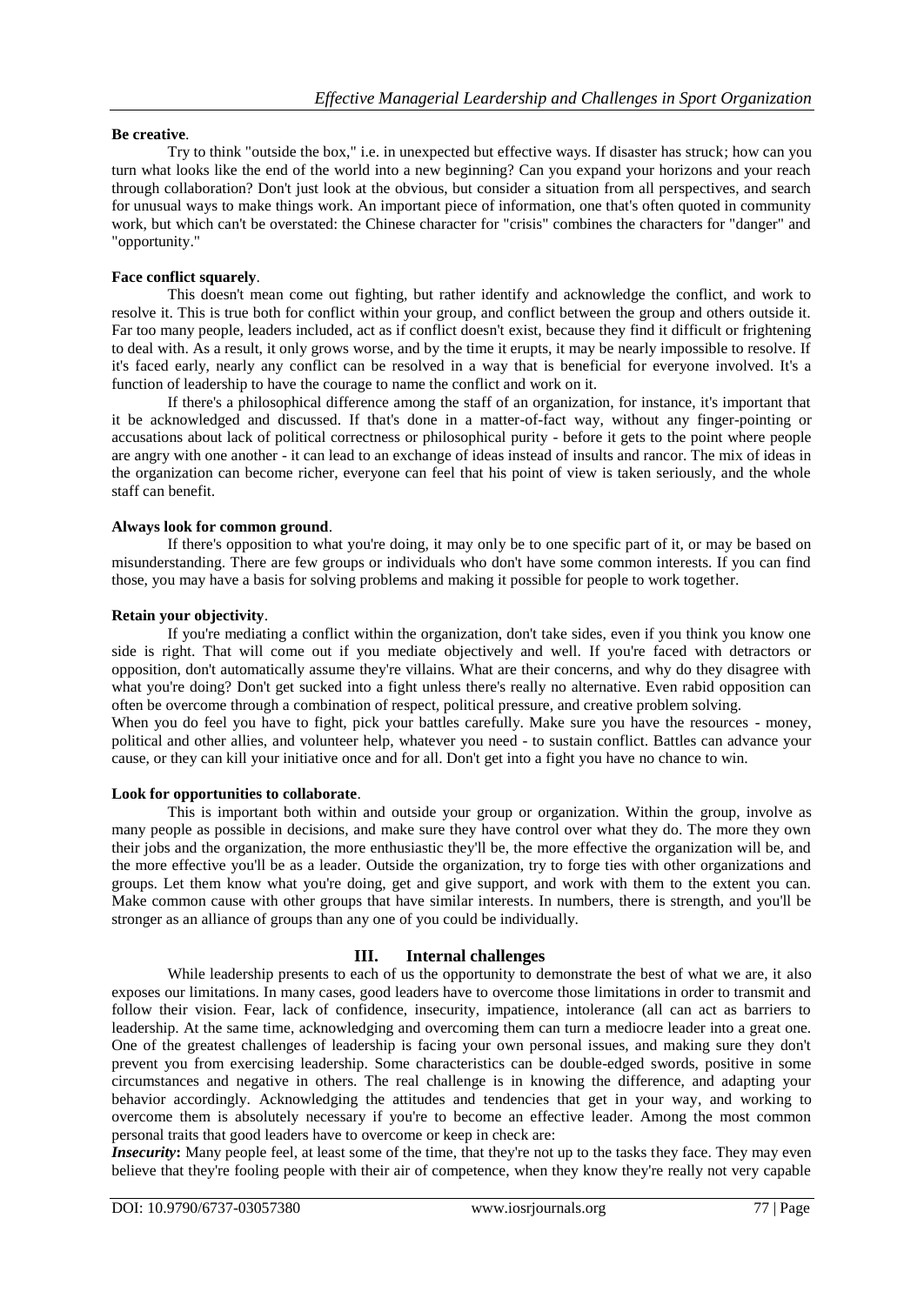at all. Insecurity of that sort keeps them from being proactive, from following their vision, from feeling like leaders. It can be crippling to both a leader and her group or organization.

*Defensiveness***:** Also born of insecurity, defensiveness shows up most often as an inability to take criticism (other people might catch on to the fact that you're as incompetent as *you* know you are), and continuing hostility to anyone, even an ally, who voices it. Defensiveness often also includes a stubborn resistance to change ideas, plans, or assumptions, even if they've been shown to be ineffective.

*Lack of decisiveness***:** Sometimes it's hard to make a decision. You never know till later - and sometimes not even then - whether you made the right decision. Maybe if you had a few more facts... The reality is that leaders are called on to make decisions all the time, often with very little time to consider them. It is important to have as much information as possible, but at some point, you just have to make the decision and live with it. Some decisions are reversible, and some are not, but in either case, it's important to learn to make a decision when necessary and understand that living with the consequences is part of being a leader.

*Inability to be direct when there's a problem:* Many people want so badly to be liked, or are so afraid of hurting others, that they find it difficult to say anything negative. They may be reluctant to tell someone he's not doing his job adequately, for instance, or to address an interpersonal problem. Unfortunately, by letting these things go, they only make them worse, which makes them still harder to address. It's essential to learn when firmness is necessary, and to learn how to exercise it.

*Inability to be objective*: Neither looking at situations through rose-colored glasses nor being always on the edge of hysteria is conducive to effective leadership. There's a difference between being an optimistic individual and being unable to see disaster looming because it's too painful to contemplate. By the same token, seeing the possible negatives in an apparently positive situation are not the same as being paralyzed by the assumption that calamity lurks around every corner. The inability to accurately identify the positive and negative in any situation and react appropriately can create serious problems.

*Impatience - with others and with situations***:** Given the importance of decisiveness and firmness, that patience is not a virtue a managerial leader needs. In fact, it is perhaps the most important trait to develop. People in unfamiliar situations need a while to orient them. Managerial leaders who are impatient may make rash decisions, may alienate staff members or volunteers or allies, and can often make situations worse rather than better. It's hard to be patient, but it's worth the effort.

#### **Coping with internal challenges Listen**.

Listen to people's responses to your ideas, plans, and opinions. Listen to a broad range of people, not just to those who agree with you. Probe to find out why they think or feel the way they do. Assume that everyone has something important to say. If you hear the same things from a number of different and diverse sources, you should at least consider the possibility that they're accurate. If they're about things you do that you can change, you might give it a try.

#### **Ask for 360-degree feedback and use it**.

This is feedback (people's views of you) from everyone around you - staff, volunteers, Board, participants, people from other organizations or groups you works with - anyone you work with in any way. As with listening, if you hear the same thing from a lot of different sources, it's probably true. Act on it. All the feedback in the world won't do you any good unless you do something with it.

# **Look at what's going on around you**.

Taking a look around will tell you a lot about what - and how - you're doing as a leader. Even if you're involved in a battle with the forces of evil, you can foster calm in yourself and those you work with. At the same time, your group could be on top of the world, and you and your colleagues could still be climbing the walls if that's the kind of atmosphere you create. If you're meeting their needs, the chances are they will be. If you're insensitive and impatient, if you play favorites, if you're disengaged from them and from the cause, or if you're downright nasty, they'll probably wish they were somewhere else.

#### **Reach out for help in facing internal challenges**.

Most of us find it difficult to change entirely on our own. One of the greatest challenges of leadership is shouldering the responsibility it confers. Part of that responsibility is the responsibility to deal with those aspects of yourself that can keep you from being an effective leader. That's not easy, but the rewards are great. **Challenges stemming from the nature of the leadership role**

A leadership position brings with it unique demands. Leaders can be looked on as authority figures, as saviors, as fixers of things that are broken, as spiritual guides, as mentors, as models, as inspirers, as teachers in short, they may be seen however others choose to see them. This in itself carries a set of challenges, in addition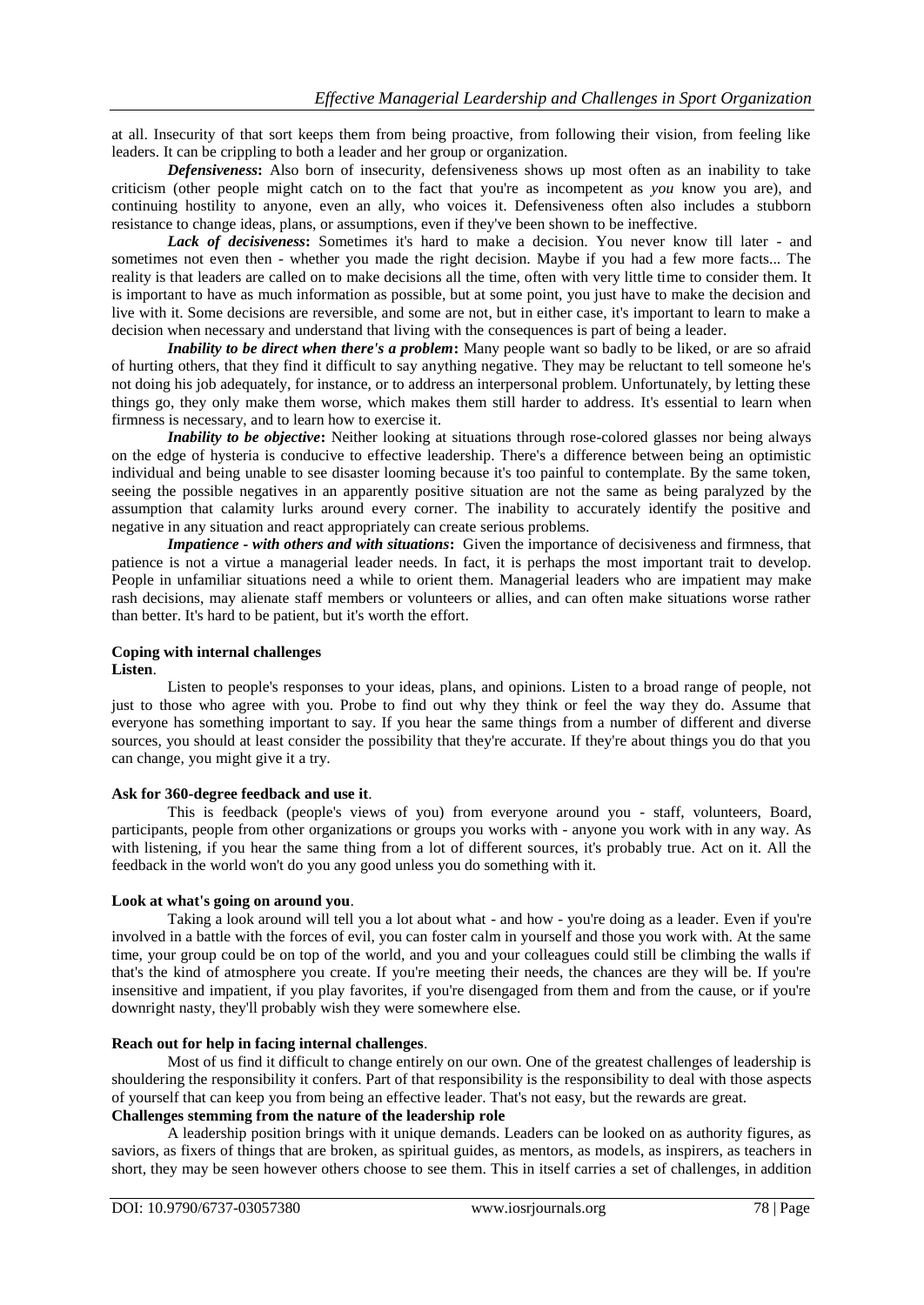to those posed by what all leaders indeed have to do in order to keep things going. Some of the issues that leaders have to cope with specifically *because* they're leaders are:

*Keeping an eye on, and communicating, the vision***:** As the guardian of a group's vision, it's up to the managerial leader to remind everyone of what that vision is, to keep it in mind in everything the group or organization does, to protect it from funders or others who would try to change it and to make sure it *does* change, if necessary, with changes in circumstances, the needs of the target population, or the available information. That means not being distracted from the bigger picture by day-to-day issues (even as those issues are addressed and resolved). It also means not substituting another, lesser goal (getting enough funding to start a specific program, for instance) that may be contrary to the true vision of the organization.

*Keeping everyday under control while you continue to pursue the vision:* You can't maintain the vision without making sure that there's paper in the printer, that you understand the legal implications of an action you plan to take, that people know what they're supposed to be doing on a given day, that there's enough cash in the bank to meet payroll, and that there's someone there to answer the phone, to pay the bills, and to look for funding. These aren't necessarily all things a leader has to do herself (although there are certainly organizations where that's what happens), but is responsible for making sure they get done, and that things run smoothly

*Setting an example***:** If you want others in the group to show mutual respect, to work hard, to embrace the vision and mission of the organization, to include everyone in their thinking and decisions, you have to start by doing those things yourself, and behaving in the ways you want others to behave. A managerial leader who yells at people, consults no one, and assumes his word is law will intentionally or unintentionally train everyone else in the group to be the same way. A managerial leader who acts collaboratively and inclusively will create an organization that functions similarly.

*Maintaining effectiveness over time***:** One of the hardest lessons of managerial leadership is that you're never done. No matter how well things go, no matter how successful your group or organization or initiative is unless it's aimed at accomplishing a very specific, time-limited goal - you have to keep at it forever. Maintaining effectiveness is a matter both of monitoring what you do and working to improve it, and of keeping up enthusiasm for the work within the group. It's part of the managerial leader's role to maintain enthusiasm and drive, and to communicate and transfer them to others.

*Avoiding burnout***:** This is a challenge not only for managerial leaders, because a burned out leader can affect the workings of a whole organization. Managerial leader burnout is a product of being overwhelmed by the workload, the frustrations, the stress, and the time demands of the position, multiplied by the number of years spent in it. It can reach a point where the managerial leader no longer cares about the vision, or the work of the group, by that point, the rest of the group is likely to be struggling, feeling rudderless and uncertain. Perhaps even more threatening than burnout is "burn-down" - the loss of passion and intensity that can come with familiarity and long service. You may still care about what you're doing, but the enthusiasm just isn't there anymore. In many ways, this condition may be even harder to deal with than burnout.

*Finding support*: Managerial leadership can be a hard and lonely road, or an exciting and collaborative trip to a new place. The managerial leader may have no one to share concerns with, and may have to find satisfaction, because others don't recognize the amount and nature of contribution. It is lonely at the top, largely because a good leader tries to make things go smoothly enough that others aren't aware of the amount of work doing. Leaders are human; they need support and comfort as much as anyone else and it's important that they find it.

#### **Coping with challenges from the nature of the leadership role**

So how can you continue to be a leader and also continue to be a functioning human being? There are things you can do to retain both your sanity and your competency.

#### **Create mechanisms to revisit your vision**.

Hold occasional meetings and at-least-yearly retreats to discuss vision and renew commitment. These will serve both to review the vision to see if it still resonates (and to rework it if necessary), and to renew your and others' purpose and pursuit of it. They'll help to remind you of why you're doing this in the first place, give you an opportunity to work on group solidarity, and - ideally - leave you feeling refreshed and ready to carry on.

#### **Share the burden** and **Make sure you have personal time**.

Surround yourself with good people who share your vision. If you can find others who are competent and committed to whom you can delegate some of the tasks of managerial leadership, it will both remove pressure from you, and make your group stronger. One of the greatest mistakes a leader can make is to be threatened by others' abilities. In fact, sharing responsibility with capable people makes all of you more effective, and strengthens your managerial leadership. In order to maintain perspective and to keep yourself